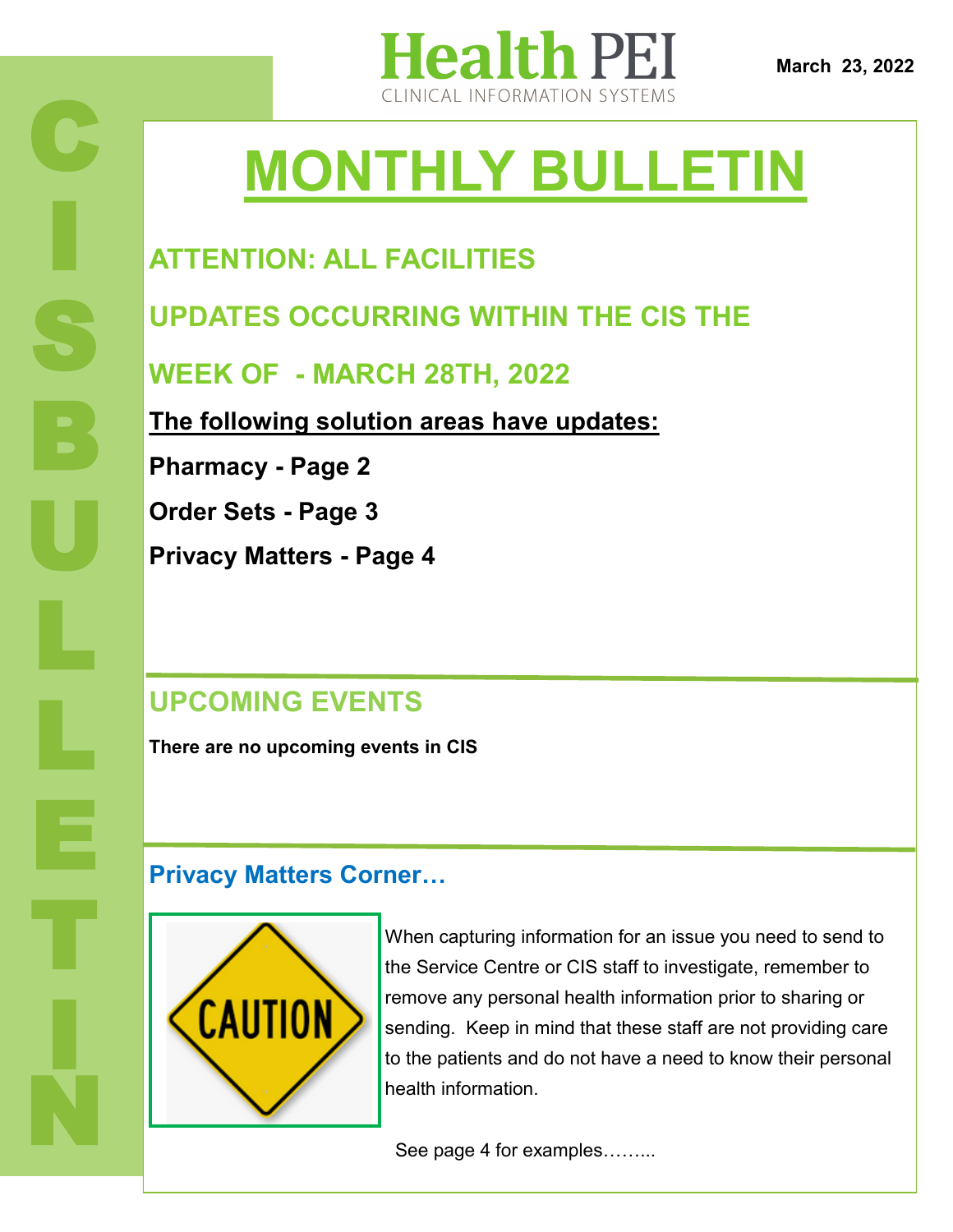### **Health PEI CLINICAL INFORMATION SYSTEMS**

### **Pharmacy Updates:**

The customized time for the Bedtime frequency for nitroglycerin and Nitroglycerin Patch Remove will be changed from 2200 to 2000. This will ensure the "nitrate free interval" will be 12 hours regardless of the time the patch is applied (morning or bedtime).

Medication Clinical Decision Support (mCDS) filters for Multum alerts for pharmacists will be applied to the following medications:

- a. Hydromorphone/morphine duplicate alerts will be filtered if there are multiple orders with different routes of administration
- b. Hydromorphone/morphine duplicate alerts will be filtered if one order is PRN and one is dosed regularly
- c. Warfarin duplicate alerts will be filtered for a warfarin and a warfarin "placeholder" order
- d. Dimenhydrinate/potassium chloride this drug pair's drug interaction alert severity will be customized to "Moderate" and will no longer fire for Pharmacists
- e. Anticholinergics/potassium chloride non-solid dosage forms this drug pair's interaction will be filtered if the potassium chloride drug form is injectable or liquid
- f. Olanzapine/lorazepam this drug pair's interaction will be filtered if the olanzapine route of administration is NOT IM
- g. Short acting insulins duplicate alerts will be filtered if there are multiple orders with different frequencies (e.g. morning, noon, supper, bedtime)
- h. Laxatives duplicate alerts will be filtered for more common drug pairs based on drug form, route of administration, frequency, etc
	- i. PEG and senna (powder and tablets)
	- ii. PEG and bisacodyl (powder and enteric coated tablets/suppositories)
	- iii. PEG Daily and PRN orders
	- iv. Senna Daily and PRN orders
	- v. Fleet Enema Once and Unscheduled orders
	- vi. Fleet Enema and bisacodyl (enema and enteric coated tablets/suppositories)
	- vii. Fleet Enema and senna (enema and tablets)
	- viii. Fleet Enema and Magnolax (enema and liquid)
	- ix. Mineral oil for ears and mineral oil/Magnolax (ear right/ear left/ear each and oral)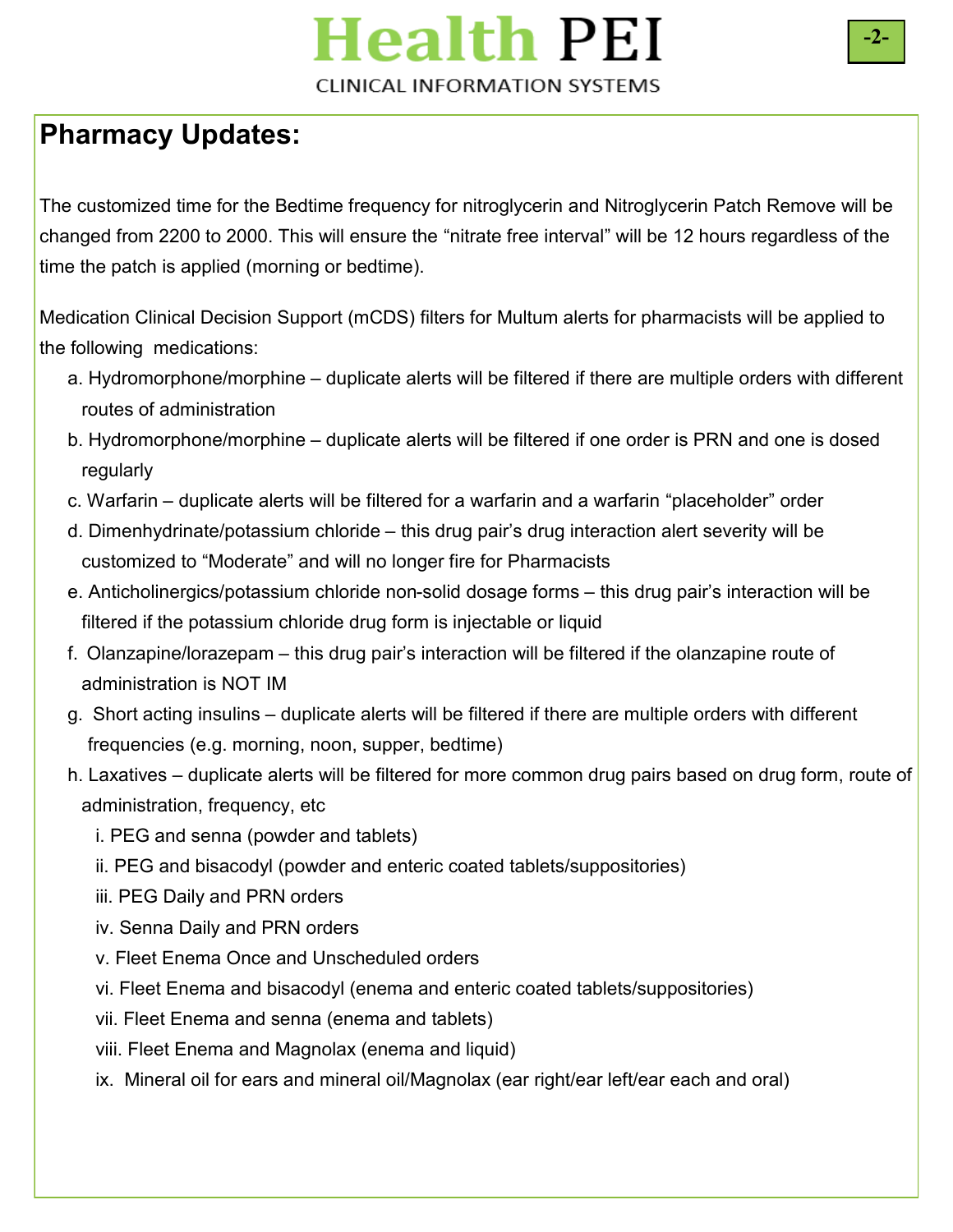# **Health PEI**

#### **CLINICAL INFORMATION SYSTEMS**

### **Pharmacy Updates: (continued)**

Filtered alerts are still captured by the system and a custom override reason is automatically applied. They can be seen in the alert history:

|    | <b>Ordered Drug</b>         | Alert Type | <b>Alert Seventy</b> | Interacting Drug  | Interacting Order Sentence                    | Alert Dt/Tm       | Personnel Name                                   | Override Reason                                                                          |
|----|-----------------------------|------------|----------------------|-------------------|-----------------------------------------------|-------------------|--------------------------------------------------|------------------------------------------------------------------------------------------|
|    | insulin gluisine Duplicate  |            | ъ                    | insulin glulisine | Apidra insulin 2 unit(s) Subcutaneous Supper  | 2022 Jan 05 13:27 |                                                  | Test, CPOE Pharm 2, Pharmacist   mCDS Order Detail Filtering 6 - Insulin                 |
|    | insulin gluisine Duplicate  |            | ъ                    | insulin glulisine | Apidra insulin 2 unit(s) Subcutaneous Noon    | 2022-Jan-05 13:27 |                                                  | Test, CPOE Pharm 2, Pharmacist mLUS Urder Detail Filtering 6 - Insulin                   |
|    | insulin gluisine Duplicate  |            | ъ                    | insulin gluisine  | Apidra insulin 2 unit(s) Subcutaneous Morning | 2022 Jan 05 13:27 |                                                  | Test, CPOE Pharm 2, Pharmacist mCDS Order Detail Filtering 6 - Insulin                   |
|    | insulin gluisine Duplicate  |            | ъ                    | insulin gluisine  | Apidra insulin 2 unit(s) Subcutaneous Bedtime | 2022 Jan-05 13:27 | Test, CPOE Pharm 2, Pharmacist                   |                                                                                          |
|    | insulin glutisine Duplicate |            | ъ                    | insulin glulitine | Apidra insulin 2 unit(s) Subcutaneous Morning | 2022 Jan 05 13:21 |                                                  | Test, CPOE Pharm 2, Pharmacist mCDS Order Detail Filtering 6 - Insulin                   |
| 6  | insulin gluisine Duplicate  |            | ٩,                   | insulin glulisine | Apidra insulin 2 unit(s) Subcutaneous Noon    |                   |                                                  | 2022-Jan-05 13:21 Test, CPOE Pharm 2, Pharmacist mCDS Order Detail Filtering 6 - Insulin |
|    | insulin gluisine Duplicate  |            | ٩,                   | insulin glutisine | Apidra insulin 2 unit(s) Subcutaneous Supper  | 2022 Jan 05 13:21 |                                                  | Test, CPDE Pharm 2, Pharmacist mCDS Order Detail Filtering 6 - Insulin                   |
| 8  | insulin gluisine Duplicate  |            | ъ                    | insulin glutisine | Apidra insulin 2 unit(s) Subcutaneous Bedtime | 2022 Jan 05 13:21 | Test, CPOE Pharm 2, Pharmacist                   |                                                                                          |
| 9. | insulin glulisine Duplicate |            | ъ                    | insulin gluisine  | Apidra insulin 2 unit(s) Subcutaneous Bedtime |                   | 2022-Jan-05 13:19 Test, CPOE Pharm 2, Pharmacist |                                                                                          |
| 10 | insulin glulisine Duplicate |            | ъ                    | insulin glutisine | Apidra insulin 2 unit(s) Subcutaneous Supper  |                   |                                                  | 2022 Jan-05 13:19 Test, CPOE Pharm 2, Pharmacist mCDS Order Detail Filtering 6 - Insulin |
| 11 | insulin glutisme Duplicate  |            | ъ                    | insulin glulisine | Apidra insulin 2 unit(s) Subcutaneous Noon    |                   |                                                  | 2022-Jan-05 13:19 Test, CPOE Pharm 2, Pharmacist mCDS Order Detail Filtering 6 - Insulin |
| 12 | insulin gluisine Duplicate  |            | ъ                    | insulin gluissine | Apidra insulin 2 unit(s) Subcutaneous Morning |                   |                                                  | 2022-Jan-05 13:19 Test, CPOE Pharm 2, Pharmacist mCDS Order Detail Filtering 6 - Insulin |

### **Order Set Updates:**

**New!** Helicobacter Pylori (H. Pylori) Treatment Order Set